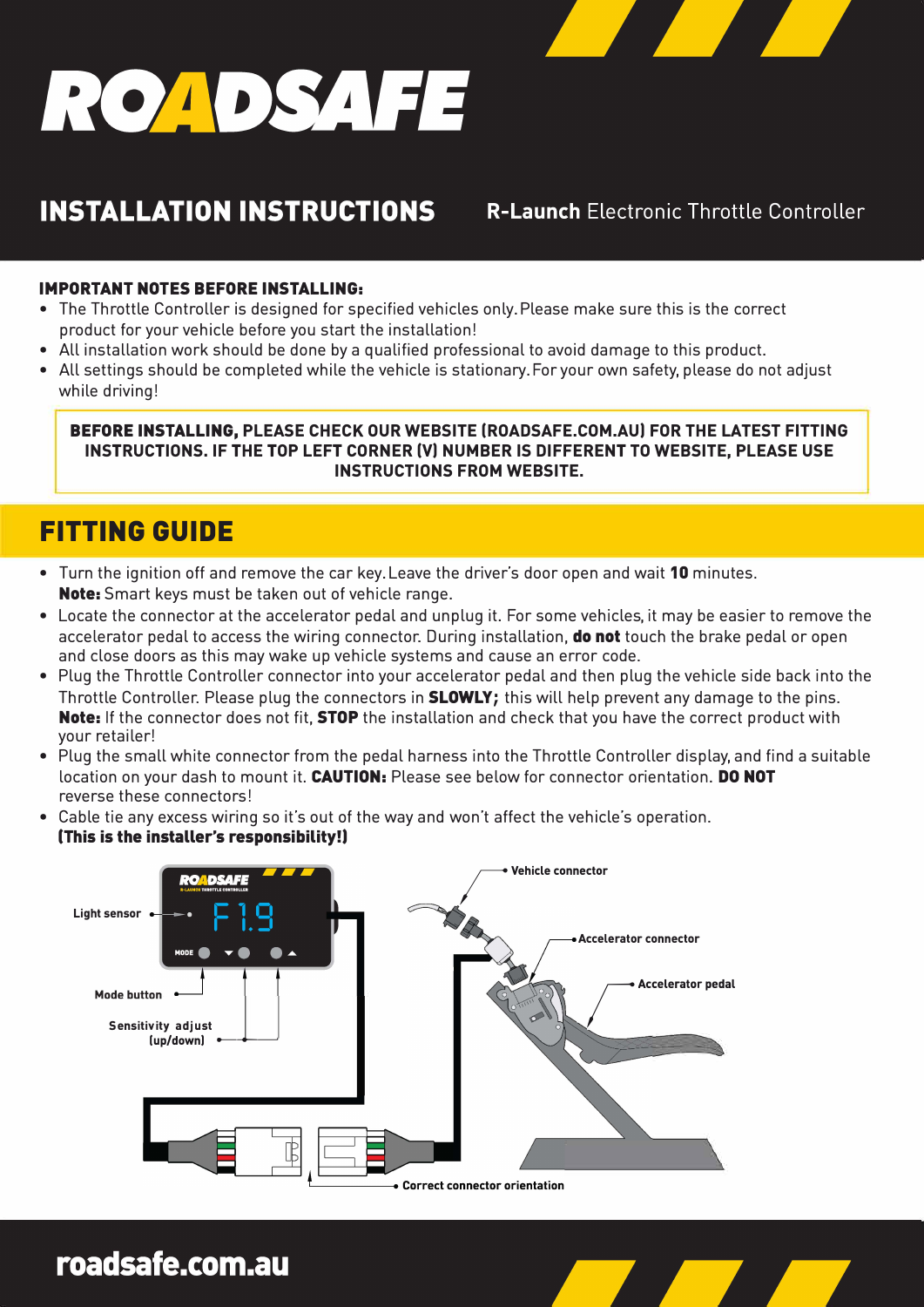

# **INSTALLATION INSTRUCTIONS**

## **USER FUNCTIONS**

**Transmission select:** auto or manual transmission must be selected first.

- Turn the ignition on and allow the Throttle Controller to power up.
- To select **auto** transmission, press and hold the up button for three seconds; the display should read "AAA". Auto transmission is now selected.
- To select **manual** transmission, press and hold the down button for three seconds; the display should read "HHH". Manual transmission is now selected.

#### Selecting driving modes:

• Press the mode button to cycle through modes >> F1 Comfortable mode >> F2 Sports mode >> F3 Racing mode >> AU mode >> EC Fuel saving mode >> Nor Normal mode (Factory).

## **DRIVING MODES**



#### **F1 COMFORTABLE MODE**

- This mode is designed for smooth acceleration.
- Adjustable sensitivity [1>9]: use up/down keys to set sensitivity.



#### **F2 SPORTS MODE**

- This mode improves the instantaneous acceleration. Adjustable sensitivity (1>9):
- use up/down keys to set sensitivity.



#### **F3 RACING MODE**

- This mode is designed for maximum acceleration.
- Adjustable sensitivity (1>9): use up/down keys to set sensitivity.



#### **AU AUTO MODE**

This mode is designed to study your driving style and adjust, depending on the situation. This mode is a great way to set and forget as it will give both power and economy when needed.



#### **ECO FUEL SAVING MODE**

- This mode is designed for fuel saving with a slower and smoother acceleration.
- Adjustable sensitivity (1>9): use up/down keys to set sensitivity.



#### **NORMAL MODE**

In this mode, the vehicle reverts back to the factory settings. Not adjustable.

#### ANTI-THEFT FUNCTION

To prevent theft, the unit has a built-in immobiliser that will stop the vehicle from accelerating. To use this function, follow the steps below.

- Press left and middle buttons for three seconds >> display will show 000 >> use all three buttons to set a three-digit password >> press left and middle buttons for three seconds >> display will show LOC » anti-theft function is now active.
- To disable anti-theft >> turn ignition on >> enter your three-digit password >> press left and middle buttons for three seconds >> anti-theft has been disabled and unit is back to normal operation.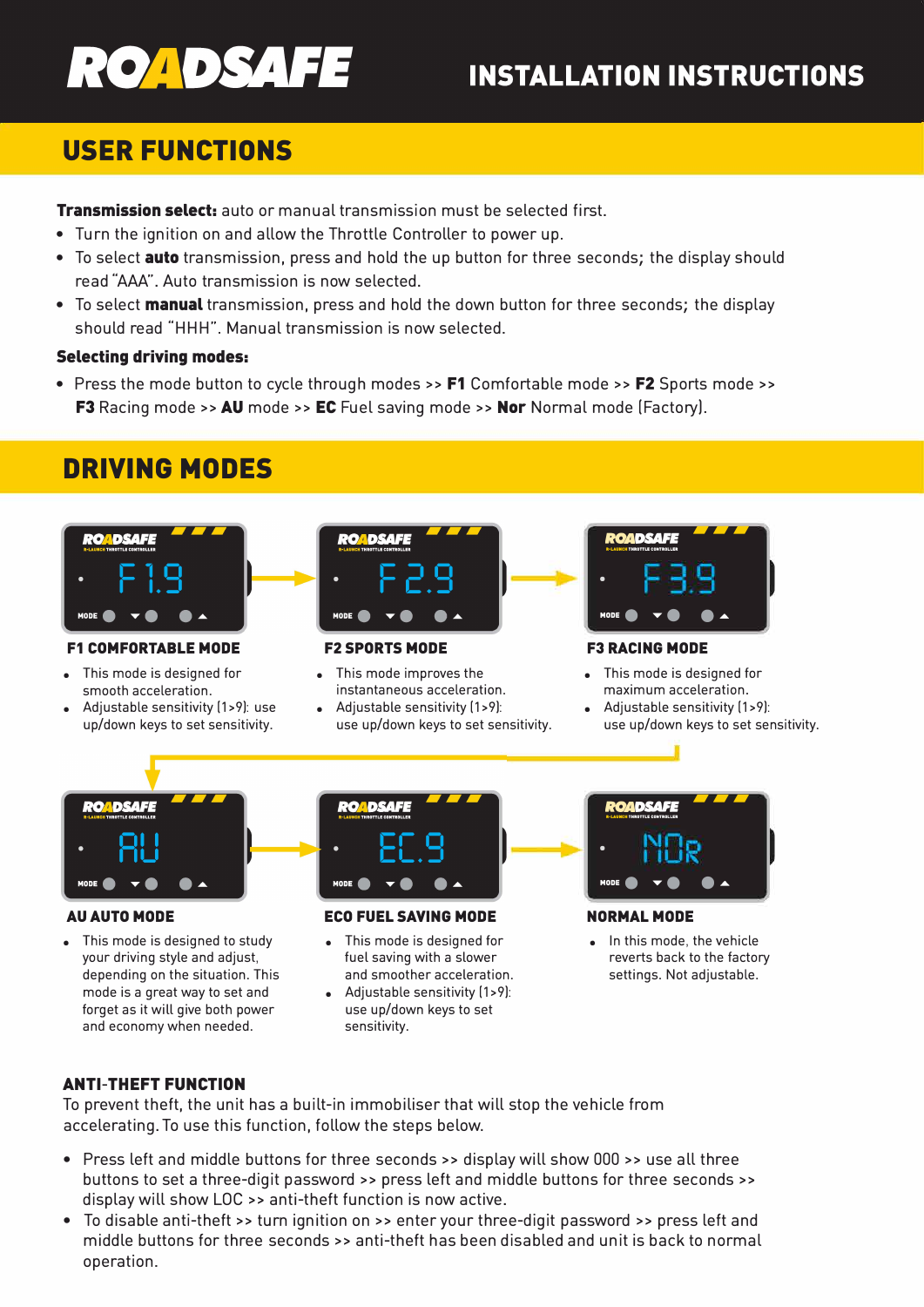

R-Launch Electronic Throttle Controller

## **TROUBLESHOOTING**

**Please note:** If you are having problems with the installation of this product, please do not contact your retailer or Roadsafe until you have read **ALL** the troubleshooting notes below.

| <b>PROBLEM</b>                                                                                                        | <b>POSSIBLE CAUSE</b>                           | <b>SOLUTION</b>                                                                                              |
|-----------------------------------------------------------------------------------------------------------------------|-------------------------------------------------|--------------------------------------------------------------------------------------------------------------|
| • No power to<br>display unit                                                                                         | Display connectors reversed                     | Check that the small white display<br>connectors have not been reversed                                      |
|                                                                                                                       | Throttle connectors not plugged in<br>correctly | Check for any bent or damaged pins                                                                           |
|                                                                                                                       |                                                 | Check that all connectors are plugged and<br>seated correctly                                                |
|                                                                                                                       | Ignition was on during<br>installation          | <b>See below</b>                                                                                             |
| • Vehicle has an error<br>code after installation<br>• Vehicle does not run<br>correctly after<br><i>installation</i> | Ignition was on during installation             | <b>See below</b>                                                                                             |
|                                                                                                                       | Smart Key was present during<br>installation    | <b>See below</b>                                                                                             |
|                                                                                                                       | Vehicles ignition system retained<br>some power | <b>See below</b>                                                                                             |
| . Display shows LOC                                                                                                   | Enter three-digit password                      | If password has been lost, contact Roadsafe<br>for unlocking. This service is available at<br>a fee to user. |

#### THROTTLE CONTROLLER RESETTING PROCEDURE

- Turn the ignition off and remove the car key. Smart keys must be taken out of vehicle range.
- Remove the Throttle Controller and return the vehicle back to its original state.
- Wait 10 minutes, then start the installation again (make sure the white display connectors are not reversed].
- After installation, turn the ignition on and start the vehicle. Check for any error codes on the dash and that the accelerator pedal is responding correctly.
- If error codes are still present and the accelerator pedal is not functioning correctly, please follow the pedal learning procedure below.

#### THROTTLE CONTROLLER PEDAL LEARNING PROCEDURE (Some vehicles will require pedal learning].

- Turn the ignition on only; do not start the engine.
- Press the up and down buttons together for about five seconds  $(A)$  and  $\blacktriangledown$  at the same time). The Throttle Controller screen should show a 15 - second countdown period. During this period, push the accelerator pedal in (making sure you press the pedal in as far as you can) and hold it there for about two seconds before letting go.
- Wait for the countdown to end. If  $[-00]$  is displayed, learning was successful. If  $[-11]$  is displayed, learning was not successful and must be performed again.
- Start your engine and check for normal operation.
- If error codes are still present and the accelerator pedal is not functioning correctly, remove the device and contact your retailer.

## **FOR FURTHER ASSISTANCE EMAIL: SALES@ROADSAFE.COM.AU**